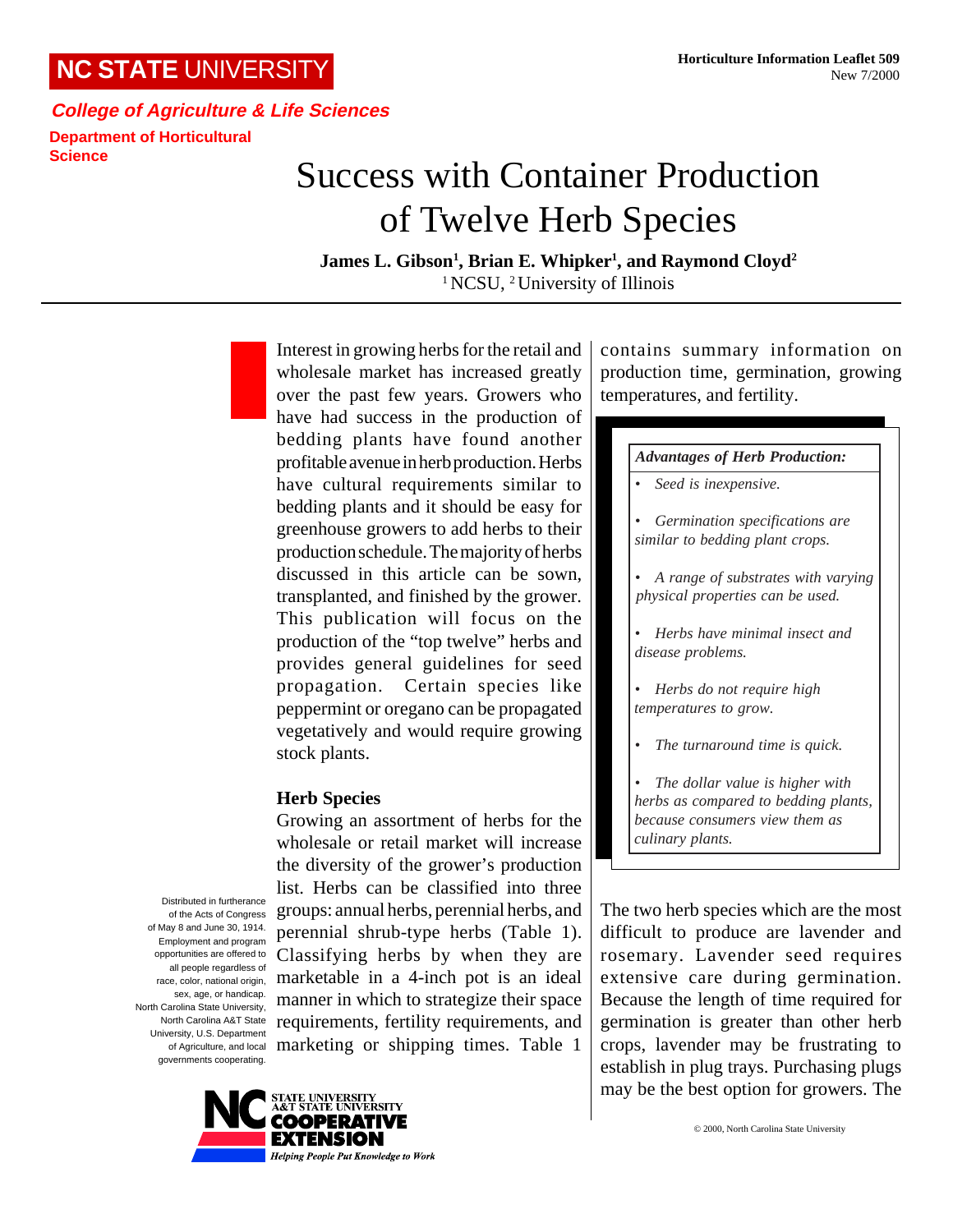same can be said for rosemary, as seed propagation of rosemary is not suggested because of the possibility of infection by seed borne pathogens. Many herb growers grow rosemary stock plants and achieve good success with rooted cuttings. Besides lavender and rosemary, all other herb species discussed in this article have similar cultural requirements.

#### **Seeding and Containers**

Germination takes from 4 to 14 days at 70-75°F (Table 1). Seeds should be sown in a plug cell size, which will enable the plant to be transplantable within two to three weeks after sowing. The plugs should not become root bound in the plug tray before transplanting, as restriction of the roots may result in stunting and stalling of the crop. Recommended tray sizes, for the attainment of a well-defined root ball, range from a 72 to a 512-cell tray. The larger cell will require additional production time to reach the transplant stage, but a larger herb plug is easier to establish in the final container. Cover the trays at night with plastic sheeting to increase the germination rate, while preventing mice and other pests from disrupting the germination process. Most herb seeds are small and are multiple sown, therefore care should be taken when extracting seedlings from the plug tray to avoid root damage. Disturbing the root system will delay the crop's establishment in the final flat.

The most common flat used for finishing the crop is an 1801, but some growers also use flats which contain 12 to 24 cells. Deep celled pots are suggested for herb crops because of their ability to support a larger root mass and their high water holding capacity.

#### **Root Substrate (Medium**)

Herbs are fast growing herbaceous plants, especially when grown in a good quality soilless substrate. An ideal mix for herbs should allow for rapid root development, while maintaining good water holding capacity. Mixes that stay too moist

may cause shoot growth to become weak and chlorotic due to the lack of oxygen in the substrate. The chances for root rots to occur are greater in substrates that are saturated repeatedly.

### **Irrigation**

Careful irrigation is important in the establishment of herb seedlings. Using a misting nozzle until the first true leaves appear is recommended. Growers need to be extremely careful in controlling the amount of water pressure used to avoid washing out the seedlings. The operation's best waterer should do the initial irrigation of herbs in the finishing flats. Preventing plugs from being covered by substrate during the early stages of plug establishment is crucial for the overall uniformity and health of the crop. The difference in the plug size makes the task more challenging when the root ball is small and shoot growth is leggy. Sometimes making a series of quick and uniform applications of water is best for the initial irrigation. Once the root systems have fully developed in the finishing flat growers need to pay closer attention to the chances of substrate drying and subsequent wilting of the plants. Most herbs are very forgiving of occasional water stress, but repeated water stress can lead to lower leaf loss and a poor quality crop. Irrigation should be conducted in the mornings to allow the foliage to dry during the day to avoid the occurrence of *Botrytis* or root rot.

# **Nutrition**

Once the cotyledons protrude from the germination substrate, the first fertilization to the plug tray can be made. For the seedling stage, fertilize at a rate of 50 to 75 ppm of N with a constant liquid feed. Rotating weekly between a 15-0-15 and 20-10-20 is recommended for the majority of herbs at N rates between 150 and 200 ppm (constant liquid feed). A clear watering instead of a fertilization is recommended for all herbs if the substrateis severely dry. By rotating these two soluble fertilizers, growers can provide calcium and low phosphorus amounts with the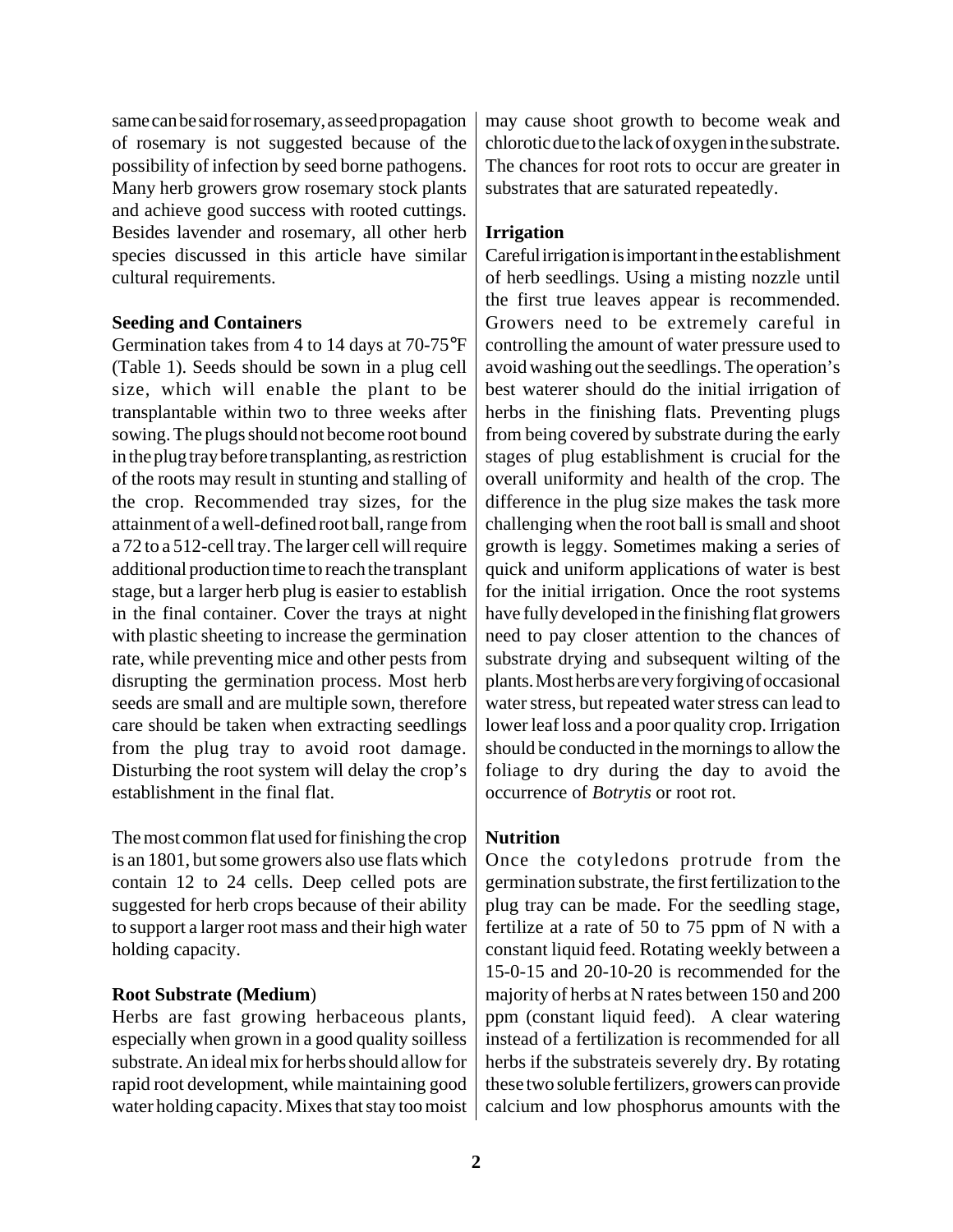| Table 1. Cultural requirements of                                                                                         |                                        |                                        |                             | the twelve most popular herbs.  |                                                                           |                                                    |                                       |                                                         |
|---------------------------------------------------------------------------------------------------------------------------|----------------------------------------|----------------------------------------|-----------------------------|---------------------------------|---------------------------------------------------------------------------|----------------------------------------------------|---------------------------------------|---------------------------------------------------------|
| Crop                                                                                                                      | transplant<br>Sowing to<br>$(w$ ks $)$ | Transplant<br>to finish<br>$(w$ ks)    | Total crop<br>time (wks)    | Seeds per<br>$\mathbf{ounce}^1$ | Number of seeds<br>(cell size)<br>per cell                                | Germination<br>information                         | temperatures. <sup>1</sup><br>Growing | $(20-10-20)$ or $15-0-15)$<br>requirements<br>Fertility |
|                                                                                                                           |                                        |                                        |                             |                                 | <b>Annual Type Herbs</b>                                                  |                                                    |                                       |                                                         |
| <b>BASIL</b>                                                                                                              | 3<br>2 to                              | $\tilde{\xi}$<br>2 to                  | 4 to 6                      | 16,000                          | 2 per cell (72 to 512)                                                    | 70F-5 days<br>Covered                              | 62 to 65F                             | 125 to 150 ppm N                                        |
| <b>CILANTRO</b>                                                                                                           | 3<br>2 to                              | 3<br>2 to                              | 4 to 6                      | 3,000                           | 4 per cell (72 to 125)<br>2 per cell (288 to 512)                         | 70F-7 days<br>Covered                              | 55 to 58F                             | 125 to 150 ppm N                                        |
|                                                                                                                           |                                        |                                        |                             |                                 | Perennial Type Herbs                                                      |                                                    |                                       |                                                         |
| <b>CHIVES</b>                                                                                                             | 4<br>3 to                              | 4<br>$\circ$<br>$\omega$               | $\infty$<br>6 <sub>to</sub> | 33,000                          | 7 per cell (288 to 512)<br>14 per cell (72 to 125)                        | 75 to 80F-4 days<br>70F-10 days<br>Covered         | $60$ F                                | 150 to 200 ppm N                                        |
| <b>NIINT</b>                                                                                                              | 4<br>3 to                              | 5<br>4 to                              | $7$ to $9$                  | 472,000                         | 12 per cell $(72 \text{ to } 125)$<br>6 per cell $(288 \text{ to } 512)$  | 75 to 80F-8 to 10 days<br>Cover lightly            | 55 to 58F                             | 150 to 200 ppm N                                        |
| OREGANO                                                                                                                   | 3 to 4                                 | 5<br>4 to                              | $7$ to $9$                  | 245,000                         | 5 per cell (288 to 512)<br>10 per cell (72 to 125)                        | 75 to 80F-5 days<br>Lightly covered<br>70F-10 days | 55 to 58F                             | $125$ ppm $N$                                           |
| <b>PARSLEY</b>                                                                                                            | 3 to 4                                 | $\mathbf{S}$<br>4t0                    | $7$ to $9$                  | 18,000                          | per cell (288 to 512)<br>4 per cell (72 to 125)<br>2 per cell (288 to 512 | 75 to 80F-8 to 10 days<br>70F-14 days<br>Covered   | $60$ F                                | 125 to 200 ppm N                                        |
| SAGE                                                                                                                      | 4<br>$\circ$<br>$\infty$               | 4<br>$\mathbf{c}$<br>$\omega$          | $^{\circ}$<br>6 to          | 3,000                           | 2 per cell (72 to 512)                                                    | 70F-10 days<br>Covered                             | 60 to 62F                             | $200$ ppm $N$                                           |
| MARJORAM<br><b>SWEET</b>                                                                                                  | 4<br>3 to                              | 4<br>$\mathbf{c}$<br>$\omega$          | $6$ to $8$                  | 160,000                         | $8$ per cell $(72$ to $125)$ $2$ per cell $(288$ to $512)$                | 75 to 80F-4 days<br>70F-8 days<br>Covered          | 55 to 58F                             | $125$ ppm $N$                                           |
| TARRAGON                                                                                                                  | 4<br>3 to.                             | $\mathsf{\Omega}$<br>$\mathbf{c}$<br>4 | $7$ to $9$                  | rooted cuttings<br>Purchase     | 3 plants per finished pot                                                 | Purchase rooted cuttings                           | 60 to 65F                             | 125 to 150 ppm N                                        |
| THYME                                                                                                                     | 3 to 4                                 | 4<br>3 to                              | $6 \text{ to } 8$           | 124,000                         | 4 per cell (288 to 512)<br>8 per cell (72 to 125)                         | 75 to 80F-4 days<br>Lightly covered<br>70F-6 days  | 55 to 58F                             | $125$ ppm $N$                                           |
|                                                                                                                           |                                        |                                        |                             |                                 | <b>Shrub Type Perennial Herbs</b>                                         |                                                    |                                       |                                                         |
| LAVENDER                                                                                                                  |                                        | 10 to 12                               | wks from plugs              |                                 | 1 plant per finished pot<br>(288 to 512)                                  | Purchase plugs                                     | 60 to 65F                             | 150 to 200 ppm N                                        |
| ROSEMARY                                                                                                                  |                                        | 10 to 12                               | wks from plugs              |                                 | 2 plants per finished pot<br>(288 to 512)                                 | Purchase plugs or rooted<br>cuttings               | 65 to 70F                             | 150 to 200 ppm N                                        |
| <sup>1</sup> Adapted from Nau, J. 1993. The encyclopedia of seed germination. Ball Publishing, Batavia, Illinois. pp.143. |                                        |                                        |                             |                                 |                                                                           |                                                    |                                       |                                                         |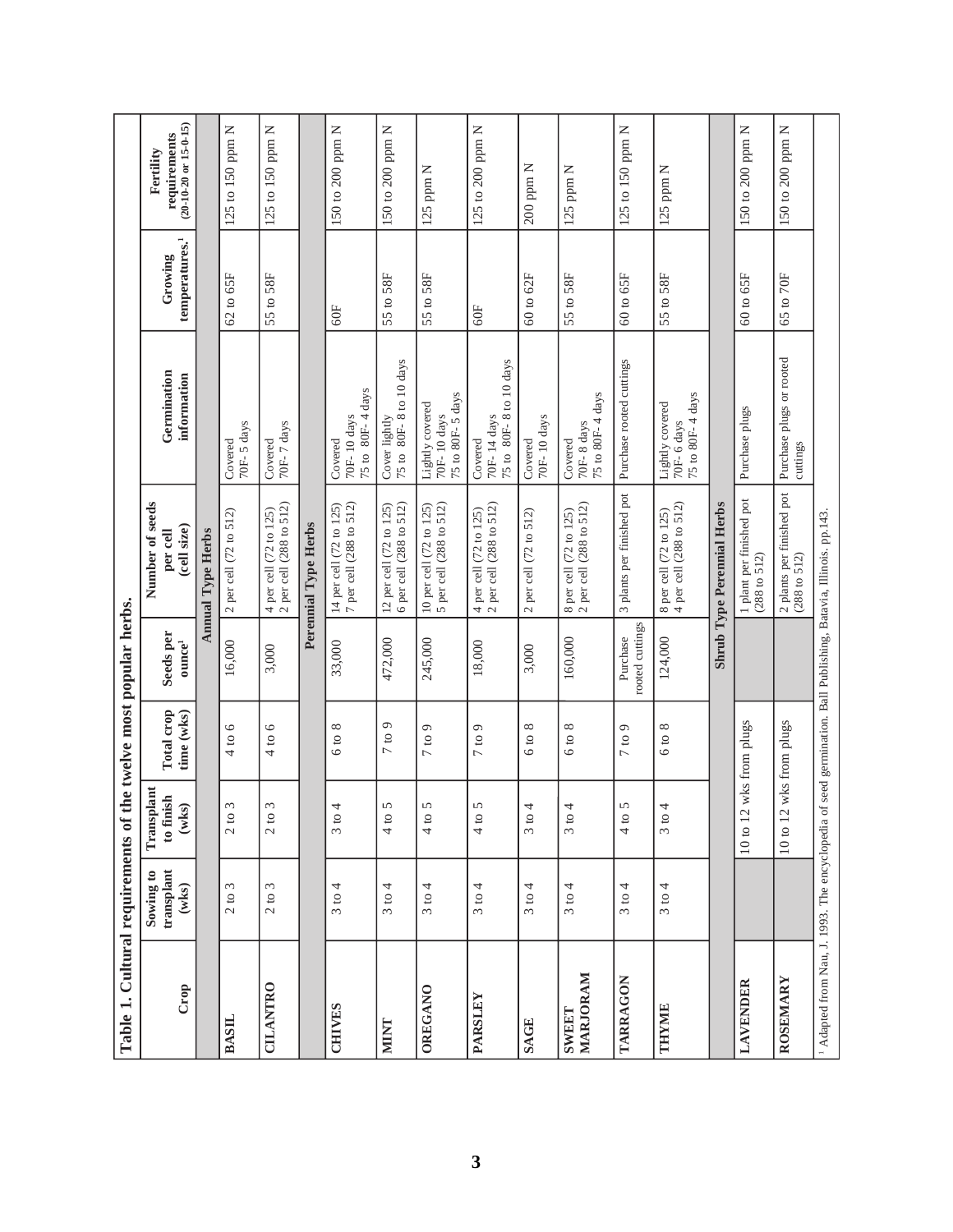"Dark Weather Feed" (15-0-15) and adequate micronutrients and ammoniacal-nitrogen with the 20-10-20. High levels of  $NH_{4}$ -N (> 40% of total N) and/ or urea in a fertilizer mix should be avoided to prevent excessive stem elongation. Herbs will become soft and leggy with excessive fertilizer. To supply Mg, monthly applications of epsom salts (MgSO<sub>4</sub> ·  $4H_2O$ ) should be made at the rate of 1 to 2 lbs. per  $100$  gallons of water. The root substrate pH and electrical conductivity (EC) should be monitored on a weekly basis because of the potential of salt accumulation and/ or the development of high or low pH values. An ideal pH range for herbs should be between 5.8 and 6.2 and EC levels should be maintained between 0.38 to 1.0 mS/cm for the 2:1 extraction method, 0.76 to 2.0 mS/cm for the saturated paste extraction method, or 1.0 to 2.6 mS/cm for the PourThru extraction method. (*See HIL #590, Monitoring and Managing pH and EC Using the PourThru Extraction Method for additional information.*)

# **Temperature**

Producing herbs in a cold frame-type structure or cool greenhouse provides an ideal environment for growing compact plants. Night temperatures for most herbs should be held between 55 to 60° F, with warmer temperatures of 65 to 70° F being required for basil and rosemary. Avoid day temperatures above 85° F.

# **Scheduling**

Scheduling herb crops can be challenging because of the variation in finishing times. With the use of a computer spreadsheet, one can establish a spring production schedule for herbs. Annual herbs like basil should be sown a week later than the perennial type herbs, and purchased rosemary and lavender plugs must be planted one or two weeks before the sowing of annual herb seeds. The most important thing to follow when growing herbs is to stay on schedule. When crops are becoming disproportionately large relative to the pot, one should separate the trays by a space of

about an inch to allow for improved airflow which will help prevent stretch and outbreaks of *Botrytis*. Table 1 contains the timing information needed for setting up a schedule for springtime sales.

# **Major Insect/Mite Pests of Herbs**

Insecticides and miticides that can be used to manage herb pests are listed in Table 2. Specific information about the most common insects and mites are discussed below.

# **Aphids**

Aphids are soft-bodied insects with piercingsucking mouthparts, which they use to remove plant fluids. They can cause leaf distortion, plant stunting and wilting. Aphids are also able to transmit viruses. In addition, aphids produce a clear, sticky liquid called honeydew, which is an excellent growing medium for black sooty mold fungi. Aphids tend to congregate on vegetative terminals and on leaf undersides. The two most common aphid species are green peach aphid (*Myzus persicae*) and melon/cotton aphid (*Aphis gossypii*). Aphids don't need to mate to reproduce (parthenogenesis). Females can give birth to approximately 100 to 200 live young. These live young, which are pregnant females, can then give birth to their own offspring in 7 to 10 days. Most aphids found in greenhouses are non-winged; winged aphids develop when populations are high and/or when plant nutritional quality declines. Aphids attack a wide-variety of herbs including watercress, arugula, nasturtium, oregano, dill, basil, mint, and tarragon.

# **Whiteflies**

Whiteflies are soft-bodied insects that attack rosemary, marjoram, mint, basil, oregano, sage, thyme, and lavender. The young (immature) stages use their piercing-sucking mouthparts to extract plant fluids. Whiteflies can cause plant stunting and wilting, and leaf distortion. Similar to aphids, whiteflies also produce honeydew. The most common whitefly species are the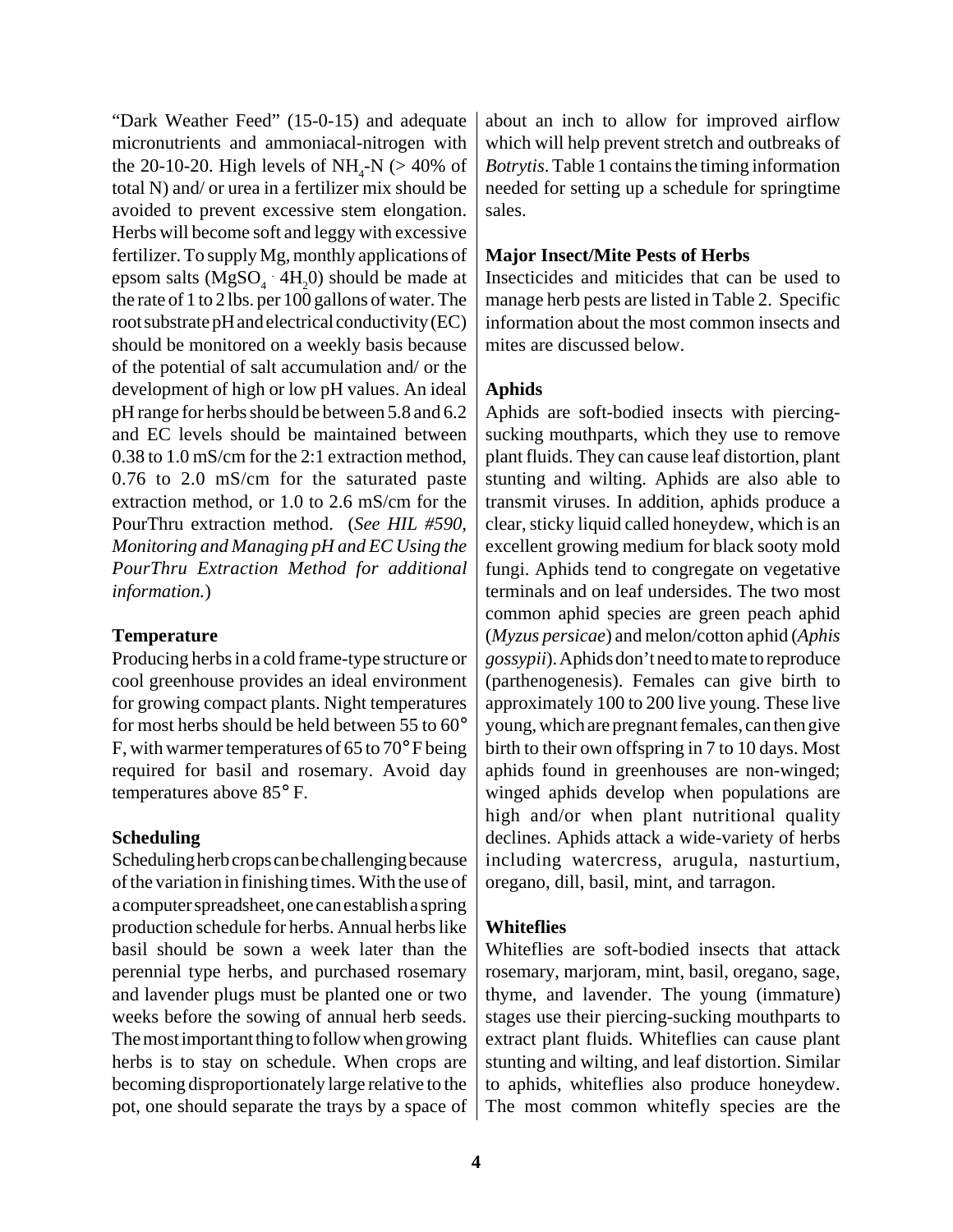| Table 2. Insecticides and miticides for use on herbs. |                                  |                            |                                                                                                                                  |
|-------------------------------------------------------|----------------------------------|----------------------------|----------------------------------------------------------------------------------------------------------------------------------|
| <b>Common Name</b>                                    | <b>Trade Name</b>                | $REI$ (Hours) <sup>1</sup> | <b>Target Pests</b>                                                                                                              |
| Azadirachtin                                          | Azatin                           | $\overline{4}$             | Aphids, Caterpillars, Fungus Gnats, Whiteflies, Thrips,<br><b>Beetles</b>                                                        |
|                                                       | Ornazin                          | 12                         | Aphids, Caterpillars, Thrips, Fungus Gnats, Whiteflies,<br><b>Beetles</b>                                                        |
| Bacillus thuringiensis<br>var. kurstaki               | Dipel                            | $\overline{4}$             | Caterpillars                                                                                                                     |
| Bacillus thuringiensis<br>var. <i>israelensis</i>     | Gnatrol                          | $\overline{4}$             | <b>Fungus Gnats</b>                                                                                                              |
| Beauveria bassiana                                    | Botanigard                       | $4 (WP)^2$<br>12 $(EC)^3$  | Aphids, Thrips, Whiteflies, Mealybugs                                                                                            |
| Cinnamaldehyde                                        | Cinnamite                        | 4                          | Aphids, Mites                                                                                                                    |
| Horticultural oil                                     | SunSpray Ultra<br>Fine Spray Oil | 4                          | Aphids, Mites, Thrips, Whiteflies, Beetles                                                                                       |
| Insecticidal soap                                     | <b>Insecticidal Soap</b>         | 12                         | Aphids, Mites, Thrips, Whiteflies, Mealybugs                                                                                     |
|                                                       | M-Pede                           | $\overline{4}$             | Aphids, Mites, Thrips, Whiteflies, Mealybugs                                                                                     |
| Steinernema feltiae                                   | Nemasys                          | $- -$                      | <b>Fungus Gnats</b>                                                                                                              |
| Pyrethrin                                             | 1100 Pyrethrum TR                | 12                         | Aphids, Caterpillars, Fungus Gnats, Beetles, Mealybugs,<br>Mites, Thrips, Whiteflies                                             |
|                                                       |                                  |                            | REI=Restricted Entry Interval: <sup>2</sup> WP=Wettable Powder formulation: <sup>3</sup> EC=Emulsifiable Concentrate formulation |

greenhouse whitefly (*Trialeurodes vaporariorum*) and the silverleaf whitefly (*Bemisia argentifolii*). Adult females lay eggs on leaf undersides. Eggs hatch into crawlers, which move around on plants, before settling down to feed. Larvae enter a pupae stage, in which adults eventually emerge. The life cycle from egg to adult is temperature dependent, normally taking 2 to 3 weeks. Immature stage of whiteflies are generally located on leaf undersides.

#### **Spider Mites**

Spider mites, which are not insects, use their stylet-like mouthparts to remove the green portion of plants (chlorophyll) resulting in the characteristic symptom known as "stippling." They generally feed on the underside of leaves. Spider mites thrive under warm, dry conditions. The two-spotted spider mite (*Tetranychus urticae*) is the common mite pest of herbs. To correctly identify two-spotted spider mite look for the two black spots on the sides of the body. Female

spider mites don't need to mate to produce offspring. As a result, populations can build-up very rapidly. The life cycle from egg to adult can be completed in 7 to 10 days at 85°F. All stages (egg, nymphs, and adult) are normally located on leaf undersides. Although spider mites cannot fly, they can easily spread when herb foliage is touching (leaf-to-leaf contact). Herbs that are susceptible to spider mites are mint, oregano, tarragon, hyssop, thyme, and lemon balm.

# **Thrips**

Thrips are small (1/8 inch long) insects that damage plants by removing plant fluids with their piercing-sucking mouthparts. Thrips feeding can cause leaf distortion, necrotic-spotting, and plant stunting. In addition, thrips can transmit viruses. Several thrips species may attack herbs in greenhouses; however, western flower thrips (*Frankliniella occidentalis*) is the most common species. Female thrips lay eggs into plant tissue (leaves). Eggs hatch into wingless larvae that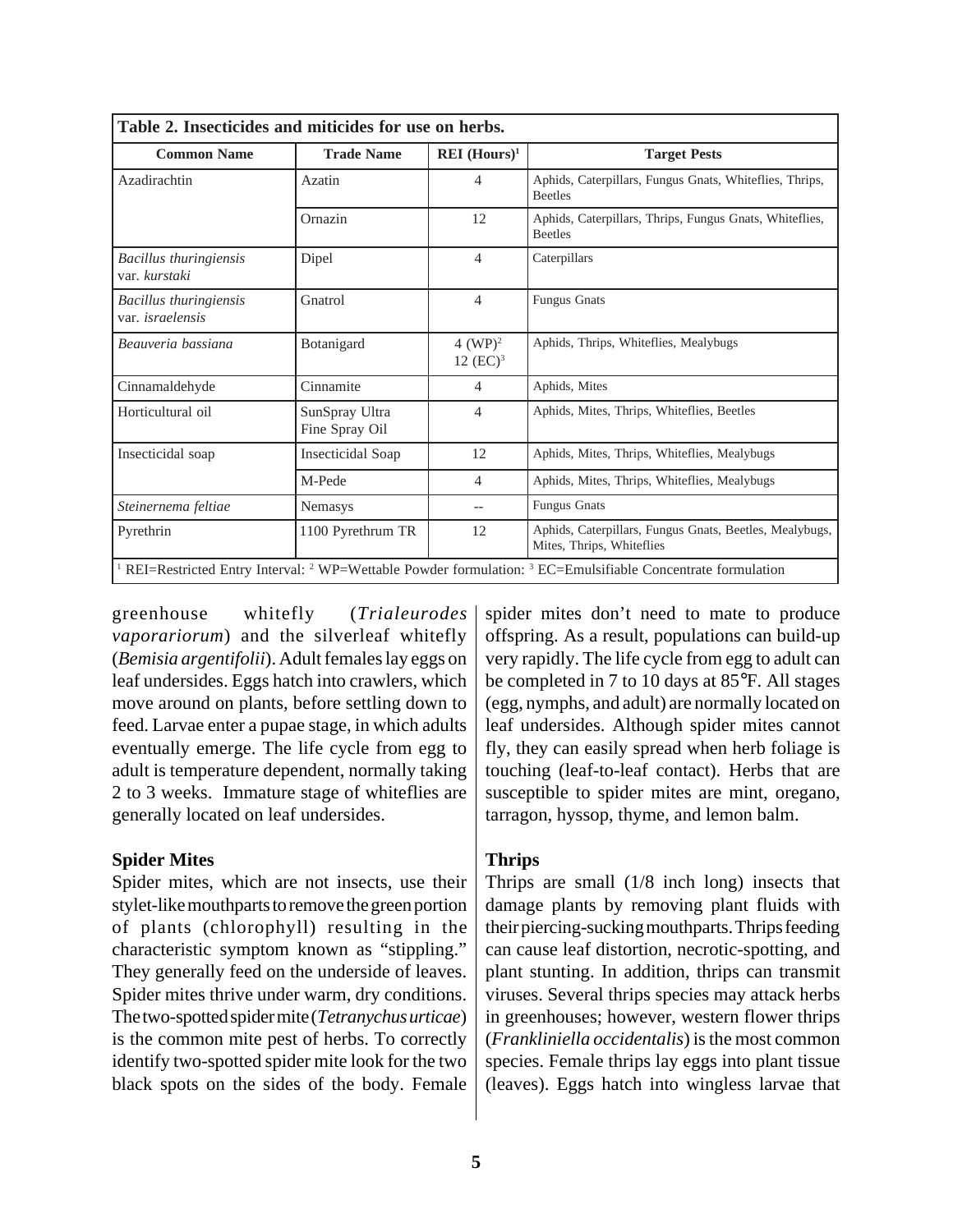feed on plant foliage. Thrips then undergo a pupae stage, which generally occurs in the growing substrate. Later, winged adults emerge from the pupae. The life cycle from egg to adult generally takes 2 to 3 weeks; however, at 85°F the life cycle can be completed in 7 to 10 days. Thrips populations can build-up rapidly during the spring and summer months. Adult thrips are highly attracted to yellow and blue flowers. Thrips can be easily distributed throughout a greenhouse on air currents from open doors or horizontal air flow (HAF) fans. Thrips may attack a variety of herbs including mint, oregano, and sage.

#### **Fungus Gnats**

Fungus gnats (*Bradysia* spp.) are insects, which resemble mosquitoes as adults. Large populations of adults flying around impair a plant's appearance. Larva located in the growing substrate feed on roots, which can lead to plant stunting, wilting, and even death. Both adults and larvae are capable of disseminating and transmitting plant diseases. Moist conditions may lead to increased fungus gnat problems, especially during propagation and before herbs develop wellestablished root systems. Fungus gnats also breed in algae. Females lay eggs into the cracks and crevices of growing substrate. Eggs hatch into larvae, which are approximately 1/4 inch long with a black head capsule. Larvae undergo a pupae stage from which adults eventually emerge. The life cycle takes 21 to 28 days, depending on temperature. Since adults don't fly very well, they are generally found near the growing substrate beneath the crop canopy. Many herbs are susceptible to fungus gnats under moist conditions.

# **Caterpillars**

Caterpillars are the young (immature) stage of moths and butterflies. Many different caterpillars can attack herbs; these include cabbage looper, imported cabbageworm, beet armyworm, black cutworm, and swallowtail. Caterpillars damage herbs by using their chewing mouthparts to remove foliage. Winged females, which may enter greenhouses through openings such as doors, vents, or sidewalls, lay eggs on leaves. Eggs hatch into caterpillars (larvae) which feed on plant parts. Larvae will eventually produce a pupa (cocoon) and then emerge as adults. Adults do not feed on herbs. Adults may be captured on yellow sticky cards. Many herbs are susceptible to caterpillars.

### **Major Diseases of Herbs**

The most common diseases of herbs are listed in Table 3. In general, because few fungicides are labeled for use on herbs and production times are short, most growers will rogue infected plants.

| Table 3. Some common diseases, viruses, and viral-like<br>diseases of herbs. |                                                                                                                                                                 |  |  |  |
|------------------------------------------------------------------------------|-----------------------------------------------------------------------------------------------------------------------------------------------------------------|--|--|--|
| Crop                                                                         | Problem                                                                                                                                                         |  |  |  |
| <b>Basil</b>                                                                 | Powdery Mildew<br>Fusarium                                                                                                                                      |  |  |  |
| <b>Cilantro</b>                                                              | Anthracnose                                                                                                                                                     |  |  |  |
| <b>Chives</b>                                                                | Downy Mildew<br><b>Rust</b>                                                                                                                                     |  |  |  |
| Lavender                                                                     | Septoria Leaf Spot<br><b>Botrytis</b>                                                                                                                           |  |  |  |
| Mint,<br>Oregeno, and<br><b>Sweet Marjoram</b>                               | <b>INSV</b><br>Powdery Mildew<br>Rust<br>Verticillium Wilt                                                                                                      |  |  |  |
| <b>Parsley</b>                                                               | <b>Aster Yellows</b><br>Leaf Scorch (Alternaria radicina)<br>Leaf Spot (Alternaria, Phoma,<br>Septoria)<br>Powdery Mildew<br>Pythium Root Rot<br><b>Viruses</b> |  |  |  |
| <b>Rosemary</b>                                                              | Rhizoctonia                                                                                                                                                     |  |  |  |
| <b>Aster Yellows</b><br><b>Sage</b><br><b>INSV</b><br>Powdery Mildew         |                                                                                                                                                                 |  |  |  |
| <b>Tarragon</b>                                                              | <b>Fusarium Root Rot</b><br>Rust                                                                                                                                |  |  |  |
| Thyme                                                                        | <b>Botrytis</b>                                                                                                                                                 |  |  |  |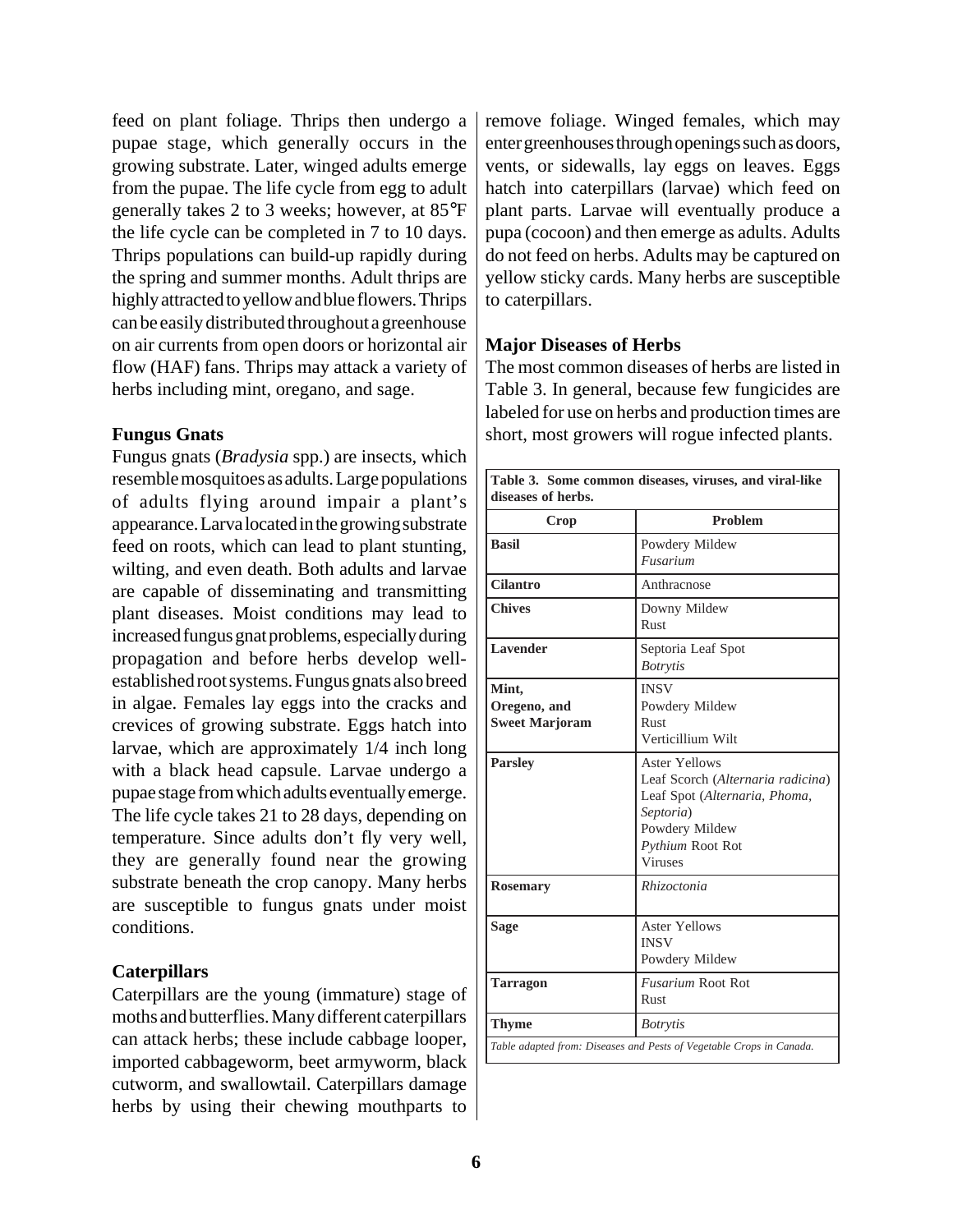#### **Crop Specifics**

Below are a few crop specific pointers to consider for growing herbs.

#### **Basil**

Of the herb crops sown, basil is usually the first to transplant. Plant the plugs immediately after a well developed rootball has formed in the plug tray. Stem rot diseases such as *Fusarium* may appear in the plug tray when finished plants begin to stretch and crowd. Thin basil if there are more than 2 seedlings per cell. Planting 3 or 4 seedlings per pot will cause the finished product to look uneven and unsightly. Basil will be ready to ship 2 to 3 weeks after transplanting. If shipping is delayed then pinch the plants to 3 to 4 nodes, which will require an additional 2.5 weeks for the plants to recover to saleable size. Growers should monitor thrips, caterpillars, and slugs weekly.

#### **Chives**

Chive seedlings can be transplanted into 4-inch pots two weeks after sowing if sown at the rate of 12 or more seeds per cell. Chives, with 12 to 16 seedlings per pot gives the plant adequate size for sales after 4 weeks of growth from the transplant date. Chives require a slightly lower nutritional level of 125 ppm N than other herbs. Leaf tips will brown if dried down.

#### **Cilantro**

Cilantro, coriander, or Chinese parsley are all names given to the same plant, with use in the kitchen determining which name is used. Cilantro is prized for its leaves in Mexican and Moroccan cooking and coriander seeds are used in spice mixtures and pickling solutions. The seeds are large and seedlings should be ready to transplant in two weeks. Germination percentages are usually low in the plug tray; growers must be careful in monitoring the substrate temperature and managing irrigation. Sometimes growers will direct sow into 4-inch pots. Cilantro should be sold early in the springtime. In the southeastern climate, cilantro plants do poorly in the summer heat. Because cilantro is a long day plant, bolting will occur during the summer months.

# **Lavender**

Lavender requires 5 to 6 weeks of growing for the foliage to cover the pot. Fertilize plants once a week with 150 to 200 ppm N during periods of active growth. During the winter months, fertilize every other week with 150 ppm N. The substrate should be kept dry, but the plants should never be water stressed. If lavender plants become leggy, and airflow is reduced to the foliage, the chances for infection by crown rotting fungi may occur. Watering in the morning hours is suggested.

### **Peppermint**

Peppermint has a long germination time and is highly sensitive to saturated soil in the germination plug tray. Peppermint seedlings initially grow slowly and will take 3 weeks to become established, but will then grow rapidly. Because seedlings are slow growing, some growers may choose to purchase vegetative cuttings. Lowering the night temperatures to 55°F once roots reach the side of the pot is suggested. Transplanting peppermint one week before the other perennial type herbs and fertilizing with 200 ppm N will help in equaling out the shipping times with the other herb species. Whiteflies and thrips are attracted to peppermint.

#### **Oregano**

Oregano requires night temperatures around 55 to 58°F to remain compact. Fertilize oregano with 125 ppm N. Oregano is ready to ship a few days after thyme, while oregano and sweet marjoram are equal in growing time. If the plugs become stretched they can be pinched 1.5 inches in length which will promote lateral branching. Oregano attracts whiteflies.

# **Parsley**

Parsley is very sensitive to excessive water, especially in the plug tray. Keep the substrate semi-moist during the germination process. Seed